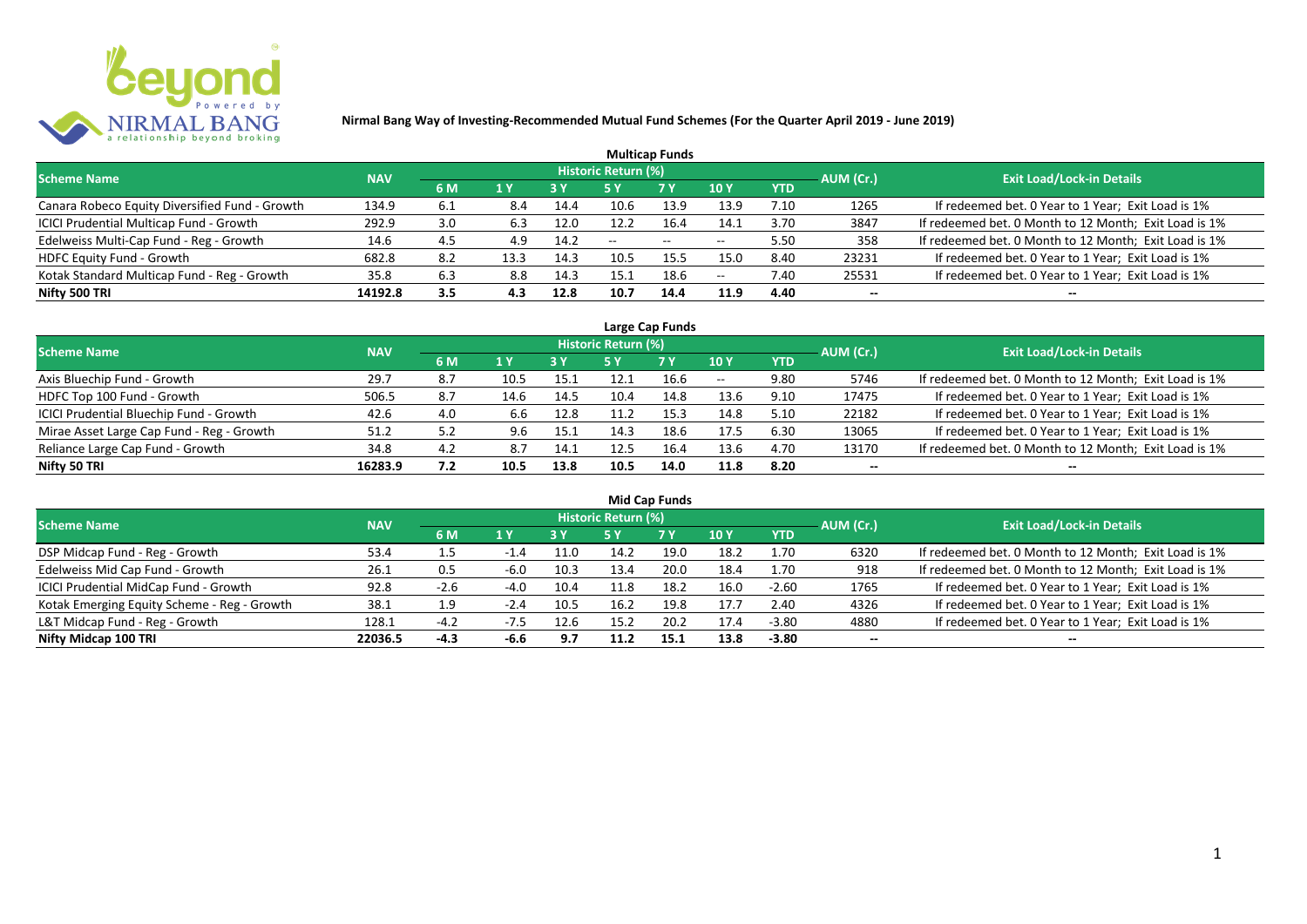

|                                           |            |        |        |      |                            | Large & Midcap |      |            |           |                                                    |
|-------------------------------------------|------------|--------|--------|------|----------------------------|----------------|------|------------|-----------|----------------------------------------------------|
| <b>Scheme Name</b>                        | <b>NAV</b> |        |        |      | <b>Historic Return (%)</b> |                |      |            | AUM (Cr.) | <b>Exit Load/Lock-in Details</b>                   |
|                                           |            | 6 M    |        |      |                            | 7 Y            | 10 Y | <b>YTD</b> |           |                                                    |
| Canara Robeco Emerging Equities - Growth  | 92.9       | 3.6    | 0.9    | 14.6 | 17.4                       | 22.6           | 21.5 | 4.40       | 4890      | If redeemed bet. 0 Year to 1 Year; Exit Load is 1% |
| IDFC Core Equity Fund - Reg - Growth      | 44.1       | $-0.9$ |        | 10.9 | 10.5                       | 13.6           | 10.6 | $-0.10$    | 3015      | If redeemed bet. 0 Day to 365 Day; Exit Load is 1% |
| Principal Emerging Bluechip Fund - Growth | 102.0      | $-0.2$ | $-3.9$ | 13.1 | 15.7                       |                | 18.1 | 0.90       | 2236      | If redeemed bet. 0 Year to 1 Year; Exit Load is 1% |
| NIFTY Large Midcap 250 TRI                | 7120.5     |        |        | 12.9 | 12.2                       | 16.3           | 13.6 | 1.80       | --        | $- -$                                              |

|                                                |            |     |     |      |                     | <b>Focused Funds</b> |            |            |           |                                                       |
|------------------------------------------------|------------|-----|-----|------|---------------------|----------------------|------------|------------|-----------|-------------------------------------------------------|
| <b>Scheme Name</b>                             | <b>NAV</b> |     |     |      | Historic Return (%) |                      |            |            | AUM (Cr.) | <b>Exit Load/Lock-in Details</b>                      |
|                                                |            | 6 M | 1 V |      |                     | 7 Y                  | 10Y        | <b>YTD</b> |           |                                                       |
| Axis Focused 25 Fund - Growth                  | 28.1       |     | 2.4 | 15.6 | 14.3                | $\sim$               | $\sim$ $-$ | 4.80       | 7978      | If redeemed bet. 0 Month to 12 Month; Exit Load is 1% |
| <b>IDFC Focused Equity Fund - Reg - Growth</b> | 36.3       |     |     | 11.9 | 8.5                 |                      | 9.3        | 3.10       | 1646      | If redeemed bet. 0 Days to 365 Days; Exit Load is 1%  |
| SBI Focused Equity Fund - Growth               | 142.1      | 7.4 |     | 14.1 | 15.0                |                      | 19.2       | 7.40       | 4634      | If redeemed bet. 0 Year to 1 Year; Exit Load is 1%    |
| <b>S&amp;P BSE 500</b>                         | 15128.2    |     | 3.3 | 11.6 | 9.5                 | 13.0                 | 10.7       | 4.10       | --        | --                                                    |

| <b>Small Cap Funds</b>                         |            |        |         |                     |      |           |            |            |           |                                                    |  |  |  |
|------------------------------------------------|------------|--------|---------|---------------------|------|-----------|------------|------------|-----------|----------------------------------------------------|--|--|--|
| <b>Scheme Name</b>                             | <b>NAV</b> |        |         | Historic Return (%) |      |           |            |            | AUM (Cr.) | <b>Exit Load/Lock-in Details</b>                   |  |  |  |
|                                                |            | 6 M    | 1 Y     |                     | 5 Y  | <b>7Y</b> | 10Y        | <b>YTD</b> |           |                                                    |  |  |  |
| Franklin India Smaller Companies Fund - Growth | 52.6       | 0.3    | -9.8    | 7.2                 | 13.9 | 22.0      | 19.0       | 0.20       | 7577      | If redeemed bet. 0 Year to 1 Year; Exit Load is 1% |  |  |  |
| HDFC Small Cap Fund - Growth                   | 41.6       | $-2.6$ | $-7.4$  | 15.2                | 15.1 | 18.2      | 16.0       | $-2.10$    | 8403      | If redeemed bet. 0 Year to 1 Year; Exit Load is 1% |  |  |  |
| L&T Emerging Businesses Fund - Reg - Growth    | 23.2       | -6.6   | -12.1   | 14.5                | 15.3 | $\sim$    | $\sim$ $-$ | $-6.40$    | 6177      | If redeemed bet. 0 Year to 1 Year; Exit Load is 1% |  |  |  |
| Reliance Small Cap Fund - Growth               | 38.8       | $-3.4$ | $-8.9$  | 13.5                | 16.4 | 23.3      | $\sim$ $-$ | $-2.40$    | 8438      | If redeemed bet. 0 Year to 1 Year; Exit Load is 1% |  |  |  |
| SBI Small Cap Fund - Growth                    | 50.4       | $-0.5$ | $-4.7$  | 15.1                | 21.6 | -25.1     | $- -$      | $-0.10$    | 2188      | If redeemed bet. 0 Year to 1 Year; Exit Load is 1% |  |  |  |
| Nifty Smallcap 100 TRI                         | 7386.4     | -5.4   | $-17.7$ | 3.6                 | 4.2  | 10.7      | 10.1       | $-5.70$    | $- -$     | --                                                 |  |  |  |

#### **ELSS Schemes (Tax Saving u/s 80-C)**

| <b>Scheme Name</b>                            | <b>NAV</b> |        |     | <b>Historic Return (%)</b> |      |            |                 |            | AUM (Cr.) | <b>Exit Load/Lock-in Details</b> |
|-----------------------------------------------|------------|--------|-----|----------------------------|------|------------|-----------------|------------|-----------|----------------------------------|
|                                               |            | 6 M    | 1 Y |                            | 5 Y  | <b>7 Y</b> | 10 <sub>1</sub> | <b>YTD</b> |           |                                  |
| Aditya Birla Sun Life Tax Relief 96 - Growth  | 30.5       | $-1.5$ |     | 11.1                       | 13.9 | 17.9       | 14.0            | $-1.40$    | 8913      |                                  |
| Axis Long Term Equity Fund - Growth           | 45.0       | 3.4    | 4.5 | 13.1                       | 14.9 | 20.4       | $-$             | 4.90       | 19817     | Nil                              |
| IDFC Tax Advantage (ELSS) Fund - Reg - Growth | 55.8       | 2.3    |     | 12.9                       | 13.0 | 17.6       | 15.3            | 3.30       | 2063      | Ni                               |
| Invesco India Tax Plan - Growth               | 50.6       | 2.6    | 0.7 | 12.2                       | 13.4 | 17.3       | 16.2            | 3.30       | 870       | Ni                               |
| Mirae Asset Tax Saver Fund - Reg - Growth     | 17.7       | 4.7    | 8.9 | 18.3                       | $-$  | $--$       | $- -$           | 5.90       | 2112      | Nil                              |
| <b>S&amp;P BSE 200 TRI</b>                    | 5794.3     | 4.3    | 6.5 | 13.3                       | 11.1 | 14.7       | 12.3            | 5.30       | --        | $- -$                            |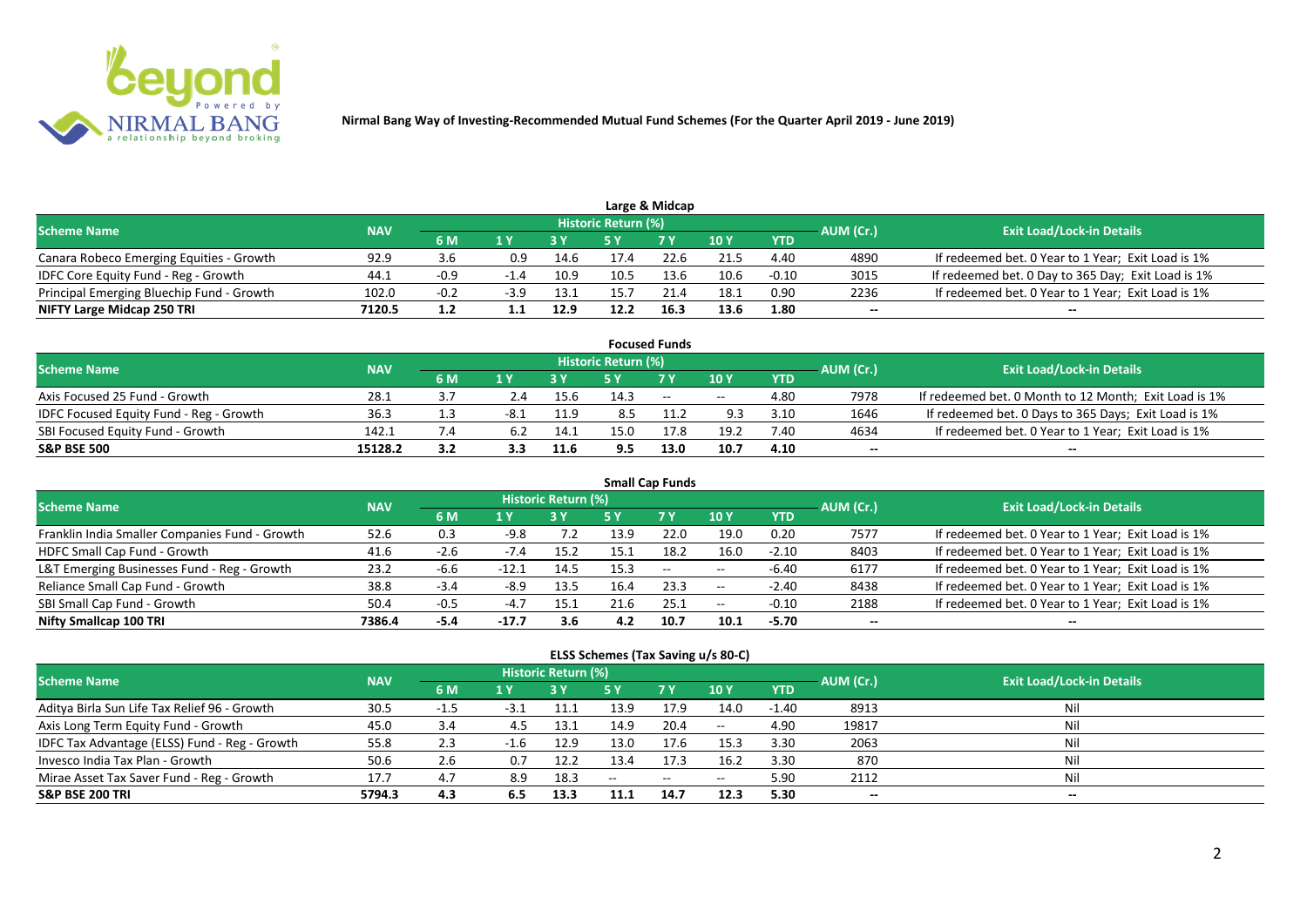

| <b>Contra/Value Fund</b>                  |            |     |      |                     |      |            |        |            |           |                                                       |  |  |  |
|-------------------------------------------|------------|-----|------|---------------------|------|------------|--------|------------|-----------|-------------------------------------------------------|--|--|--|
| <b>Scheme Name</b>                        | <b>NAV</b> |     |      | Historic Return (%) |      |            |        |            | AUM (Cr.) | <b>Exit Load/Lock-in Details</b>                      |  |  |  |
|                                           |            | 6 M | 1 Y  |                     | 5 V  | <b>7 V</b> | $-10Y$ | <b>YTD</b> |           |                                                       |  |  |  |
| Kotak India EQ Contra Fund - Reg - Growth | 52.6       | 3.8 | 5.3  | 14.6                | 11.4 | 14.8       | 13.1   | 5.10       | 853       | If redeemed bet. 0 Year to 1 Year; Exit Load is 1%    |  |  |  |
| Tata Equity P/E Fund - Reg - Growth       | 132.5      | 0.6 | -3.6 | 13.7                |      | 7.5        | 15.9   | .10        | 5602      | If redeemed bet. 0 Month to 12 Month; Exit Load is 1% |  |  |  |
| UTI Value Opportunities Fund - Growth     | 60.1       | 2.0 | 0.9  | 8.9                 |      | . 1.8      | 12.2   | 2.90       | 4571      | If redeemed bet. 0 Year to 1 Year; Exit Load is 1%    |  |  |  |
| Nifty 500 TRI                             | 14192.8    | 3.5 | 4.3  | 12.8                | 10.7 | 14.4       | 11.9   | 4.40       | --        | $- -$                                                 |  |  |  |

| Sector/Thematic                                                           |            |        |      |                     |      |           |                          |            |           |                                                    |  |  |  |
|---------------------------------------------------------------------------|------------|--------|------|---------------------|------|-----------|--------------------------|------------|-----------|----------------------------------------------------|--|--|--|
| <b>Scheme Name</b>                                                        | <b>NAV</b> |        |      | Historic Return (%) |      |           |                          |            | AUM (Cr.) | <b>Exit Load/Lock-in Details</b>                   |  |  |  |
|                                                                           |            | 6 M    | 1 Y  | 3 Y                 | 5 Y  | <b>7Y</b> | <b>10Y</b>               | <b>YTD</b> |           |                                                    |  |  |  |
| Canara Robeco Consumer Trends Fund - Reg - Growth                         | 39.0       | 1.9    | 4.6  | 14.6                | 15.1 | 17.3      | $\overline{\phantom{a}}$ | 3.60       | 335       | If redeemed bet. 0 Year to 1 Year; Exit Load is 1% |  |  |  |
| Mirae Asset Great Consumer Fund - Growth                                  | 33.8       | $-2.0$ | 2.7  | 15.7                | 14.1 | 17.4      | $- -$                    | $-1.30$    | 777       | If redeemed bet. 0 Year to 1 Year; Exit Load is 1% |  |  |  |
| <b>ICICI Prudential Technology Fund - Growth</b>                          | 58.9       | 4.1    | 7.6  | 11.8                | 12.3 | 18.1      | 20.7                     | 4.00       | 456       | If redeemed bet. 0 Day to 15 Day; Exit Load is 1%  |  |  |  |
| Reliance Pharma Fund - Growth                                             | 138.1      | $-7.8$ | -4.6 | 2.0                 | 8.5  | 13.7      | 18.3                     | $-7.70$    | 2492      | If redeemed bet. 0 Year to 1 Year; Exit Load is 1% |  |  |  |
| ICICI Prudential Banking and Financial Services Fund -<br>Retail - Growth | 66.7       | 9.9    | 13.4 | 19.7                | 17.1 | 21.9      | 19.1                     | 9.70       | 3299      | If redeemed bet. 0 Day to 15 Day; Exit Load is 1%  |  |  |  |
| Reliance Banking Fund - Growth                                            | 287.6      | 8.0    | 8.3  | 17.7                | 14.4 | 17.8      | 17.1                     | 8.60       | 3203      | If redeemed bet. 0 Year to 1 Year; Exit Load is 1% |  |  |  |
| Nifty 500 TRI                                                             | 14192.8    | 3.5    | 4.3  | 12.8                | 10.7 | 14.4      | 11.9                     | 4.40       | $- -$     | $- -$                                              |  |  |  |

| <b>Dynamic Asset Allocation Funds</b>            |            |                  |      |                            |            |           |            |            |           |                                                         |  |  |  |
|--------------------------------------------------|------------|------------------|------|----------------------------|------------|-----------|------------|------------|-----------|---------------------------------------------------------|--|--|--|
| <b>Scheme Name</b>                               | <b>NAV</b> |                  |      | <b>Historic Return (%)</b> |            |           |            |            |           | <b>Exit Load/Lock-in Details</b>                        |  |  |  |
|                                                  |            | 6 M              | 1 Y  |                            | <b>5 Y</b> | <b>7Y</b> | <b>10Y</b> | <b>YTD</b> | AUM (Cr.) |                                                         |  |  |  |
| ICICI Prudential Balanced Advantage Fund - Reg - |            |                  |      | 9.7                        |            |           |            |            |           |                                                         |  |  |  |
| Growth                                           | 35.9       | 4.0              | 7.0  |                            | 10.2       | 13.7      | 13.0       | 4.30       | 29105     | If redeemed bet. 0 Year to 1 Year; Exit Load is 1%      |  |  |  |
| Invesco India Dynamic Equity Fund - Growth       | 29.2       | 5.2              | 2.3  | 10.5                       | 10.1       | 14.0      | 12.8       | 5.80       | 995       | If redeemed bet. 0 Month to 3 Month; Exit Load is 0.25% |  |  |  |
| SBI Dynamic Asset Allocation Fund - Reg - Growth | 13.3       | 1.9 <sup>°</sup> | 2.4  | 7.8                        | $\sim$     | $\sim$    | $- -$      | 1.90       | 669       | If redeemed bet. 0 Month to 12 Month; Exit Load is 1%   |  |  |  |
| NIFTY 50 Hybrid Composite Debt 65:35 Index       | 10072.1    | 6.8              | 11.2 | 12.1                       | 10.1       | 12.3      | 10.7       | 7.40       | --        | $- -$                                                   |  |  |  |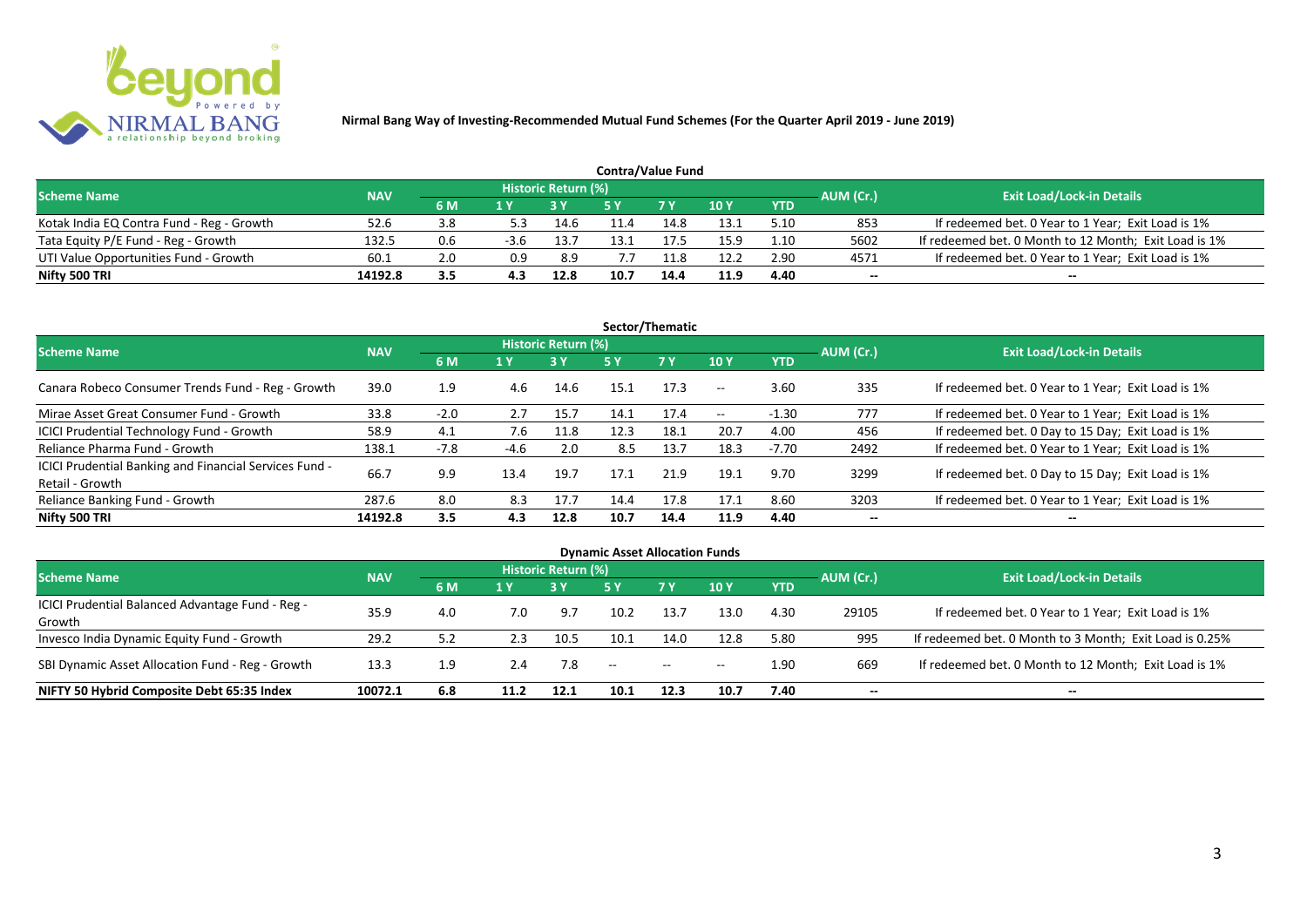

| <b>Hybrid Aggressive</b>                        |            |     |        |                     |        |               |            |            |           |                                                       |  |  |  |
|-------------------------------------------------|------------|-----|--------|---------------------|--------|---------------|------------|------------|-----------|-------------------------------------------------------|--|--|--|
| <b>Scheme Name</b>                              | <b>NAV</b> |     |        | Historic Return (%) |        |               |            |            | AUM (Cr.) | <b>Exit Load/Lock-in Details</b>                      |  |  |  |
|                                                 |            | 6 M | 1 Y    |                     | 5 Y    | 7 Y           | <b>10Y</b> | <b>YTD</b> |           |                                                       |  |  |  |
| HDFC Hybrid Equity Fund - Growth                | 54.3       | 5.1 | 6.7    | 9.2                 |        | 11.7          | 11.4       | 5.60       | 22665     | If redeemed bet. 0 Year to 1 Year; Exit Load is 1%    |  |  |  |
| ICICI Prudential Equity & Debt Fund - Growth    | 134.5      | 4.6 |        | 12.2                | 12.0   | 16.0          | 15.0       | 5.10       | 26036     | If redeemed bet. 0 Year to 1 Year; Exit Load is 1%    |  |  |  |
| Mirae Asset Hybrid - Equity Fund - Reg - Growth | 14.9       | 5.2 | 9.9    | 12.8                | $\sim$ | $\sim$ $\sim$ | $- -$      | 6.00       | 2038      | If redeemed bet. 0 Year to 1 Year; Exit Load is 1%    |  |  |  |
| Reliance Equity Hybrid Fund - Growth            | 53.7       | 0.7 | $-0.9$ | 8.9                 | 10.3   | 13.8          | 12.9       | 1.50       | 11257     | If redeemed bet. 0 Month to 12 Month; Exit Load is 1% |  |  |  |
| Canara Robeco Equity Hybrid Fund - Growth       | 159.7      | 5.5 | 8.2    | 11.9                | 11.9   | 14.3          | 13.8       | 6.10       | 2242      | If redeemed bet. 0 Year to 1 Year; Exit Load is 1%    |  |  |  |
| NIFTY 50 Hybrid Composite Debt 65:35 Index      | 10072.1    | 6.8 | 11.2   | 12.1                | 10.1   | 12.3          | 10.7       | 7.40       | --        |                                                       |  |  |  |
|                                                 |            |     |        |                     |        |               |            |            |           |                                                       |  |  |  |

| <b>Arbitrage Fund</b>                      |            |      |     |                            |     |     |     |            |           |                                                         |  |  |  |
|--------------------------------------------|------------|------|-----|----------------------------|-----|-----|-----|------------|-----------|---------------------------------------------------------|--|--|--|
| <b>Scheme Name</b>                         | <b>NAV</b> |      |     | <b>Historic Return (%)</b> |     |     |     |            | AUM (Cr.) | <b>Exit Load/Lock-in Details</b>                        |  |  |  |
|                                            |            | 1 M. |     | 6 M                        |     | 2V  |     | <b>YTD</b> |           |                                                         |  |  |  |
| IDFC Arbitrage Fund - Reg - Growth         | 23.7       | 8.2  |     | 6.8                        | 6.6 |     | 6.2 | 6.90       | 4643      | If redeemed bet. 0 Month to 1 Month; Exit Load is 0.25% |  |  |  |
| Kotak Equity Arbitrage Fund - Reg - Growth | 26.8       |      |     | b.5                        | b.5 | b.4 | 6.3 | 6.60       | 13360     | If redeemed bet. 0 Day to 30 Day; Exit Load is 0.25%    |  |  |  |
| Reliance Arbitrage Fund - Growth           | 19.2       |      | 7.8 |                            | 5.6 |     | 6.4 | 6.90       | 8535      | If redeemed bet. 0 Month to 1 Month; Exit Load is 0.25% |  |  |  |

|                                          |            |     |     |                     |       | <b>Equity Saver</b> |                          |            |           |                                                       |
|------------------------------------------|------------|-----|-----|---------------------|-------|---------------------|--------------------------|------------|-----------|-------------------------------------------------------|
| <b>Scheme Name</b>                       | <b>NAV</b> |     |     | Historic Return (%) |       |                     |                          |            |           | <b>Exit Load/Lock-in Details</b>                      |
|                                          |            | 6 M | 1 V |                     |       | <b>7Y</b>           | 10Y                      | <b>YTD</b> | AUM (Cr.) |                                                       |
| Axis Equity Saver Fund - Reg - Growth    | 12.9       | 3.9 |     | 8.2                 | $- -$ | $\sim$              | $\overline{\phantom{a}}$ | 4.30       | 769       | If redeemed bet. 0 Month to 12 Month; Exit Load is 1% |
| HDFC Equity Savings Fund - Growth        | 37.1       |     | 6.b | 10.2                | 8.4   |                     | 9.7                      | 4.40       | 5614      | If redeemed bet. 0 Year to 1 Year; Exit Load is 1%    |
| Kotak Equity Savings Fund - Reg - Growth | 14.3       | 3.3 | 5.9 | 8.3                 | $- -$ | $- -$               | $- -$                    | 3.30       | 2158      | If redeemed bet. 0 Year to 1 Year; Exit Load is 1%    |
| CRISIL Hybrid 50+50 - Moderate Index*    | $- -$      | --  | $-$ | $- -$               | --    | --                  | $- -$                    | $- -$      | $-$       | $- -$                                                 |

| <b>Liquid Funds</b>                            |            |           |     |                            |             |           |            |                 |           |                                  |  |  |  |
|------------------------------------------------|------------|-----------|-----|----------------------------|-------------|-----------|------------|-----------------|-----------|----------------------------------|--|--|--|
| <b>Scheme Name</b>                             | <b>NAV</b> |           |     | <b>Historic Return (%)</b> |             |           | <b>YTM</b> | Avg             | AUM (Cr.) | <b>Exit Load/Lock-in Details</b> |  |  |  |
|                                                |            | <b>1W</b> | 2W  | 1 M                        | 3 M         | <b>1Y</b> |            | <b>Maturity</b> |           |                                  |  |  |  |
| Axis Liquid Fund - Growth                      | 2097.2     | 6.6       | 6.7 |                            | $\sqrt{.4}$ |           | 6.8        | 0.10            | 32993     | Nil                              |  |  |  |
| Franklin India Liquid Fund - Super IP - Growth | 2832.4     | 6.6       | 6.7 |                            |             |           |            | 0.06            | 12783     | Nil                              |  |  |  |
| Kotak Liquid Scheme - Reg - Growth             | 3830.4     | 6.4       | 6.6 | 7.0                        |             | .4        | 6.8        | 0.10            | 31694     | Nil                              |  |  |  |
| Reliance Liquid Fund - Growth                  | 4611.7     | 6.9       | 7.0 | 7.4                        | 7.5         | 7.6       |            | 0.10            | 31841     | Nil                              |  |  |  |
| UTI Liquid Cash Plan - Reg - Growth            | 3097.7     | 6.7       | 6.8 | 7.2                        | 7.4         |           | 7.0        | 0.10            | 43477     | Nil                              |  |  |  |
| <b>CRISIL Liquid Fund Index</b>                | $- -$      | 6.6       | 6.8 | 7.4                        | $\sim$      | $-$       | $- -$      | $- -$           | $- -$     | $\sim$                           |  |  |  |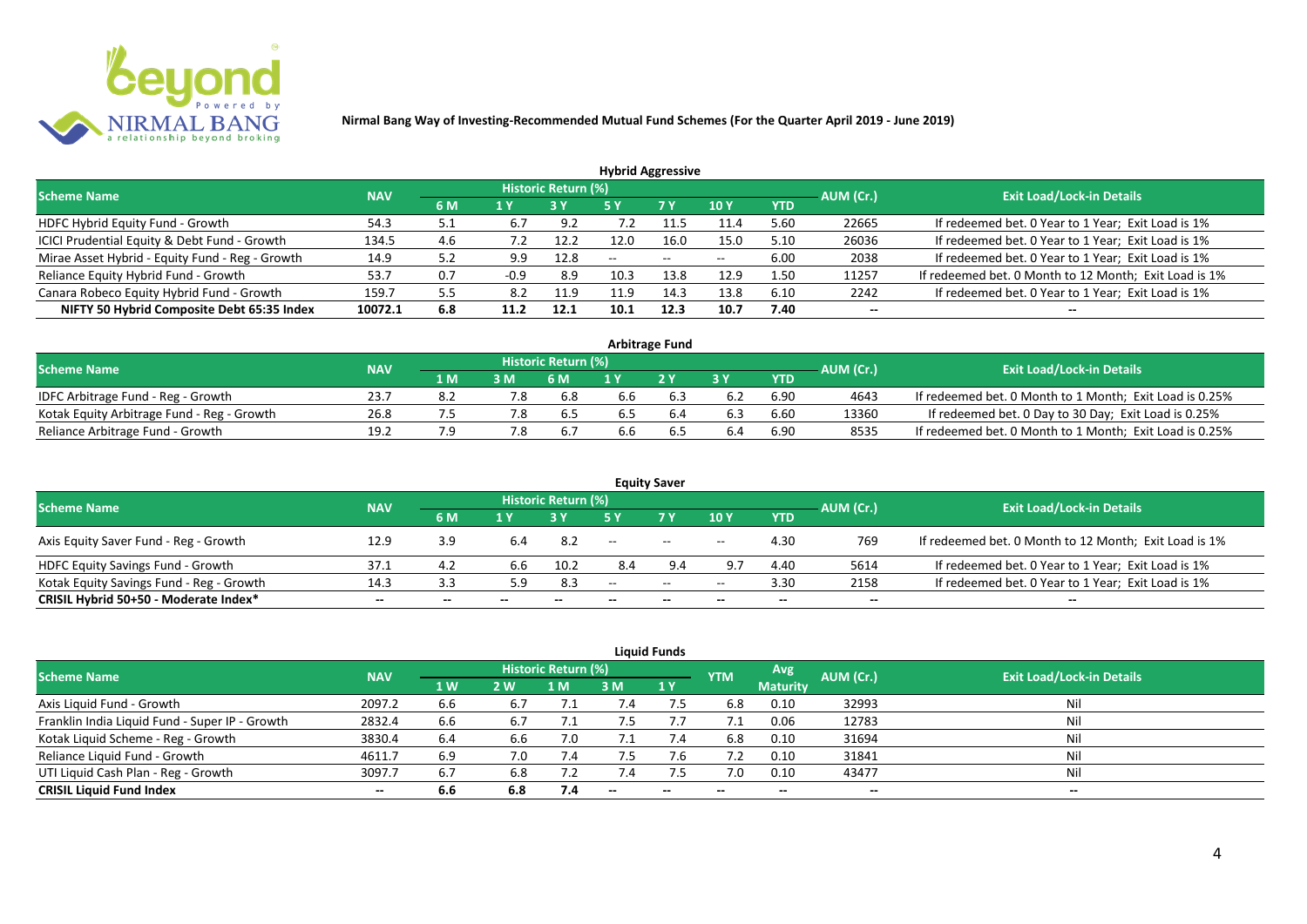

| Ultra Short Fund                                  |            |     |     |                            |     |                   |                          |                 |           |                                  |  |  |  |
|---------------------------------------------------|------------|-----|-----|----------------------------|-----|-------------------|--------------------------|-----------------|-----------|----------------------------------|--|--|--|
| <b>Scheme Name</b>                                | <b>NAV</b> |     |     | <b>Historic Return (%)</b> |     |                   | <b>YTM</b>               | Avg             | AUM (Cr.) | <b>Exit Load/Lock-in Details</b> |  |  |  |
|                                                   |            | 1 M | 3M  | 6 M                        |     | 3Y                |                          | <b>Maturity</b> |           |                                  |  |  |  |
| Aditya Birla Sun Life Savings Fund - Reg - Growth | 375.8      | 8.9 | 8.7 | 8.8                        | 8.6 | 8.0               | 8.1                      | 0.55            | 15788     | Nil                              |  |  |  |
| HDFC Ultra Short Term Fund - Reg - Growth         | 10.6       |     | 7.9 | 8.3                        | $-$ | $- -$             | د. ا                     | 0.41            | 6196      | Nil                              |  |  |  |
| IDFC Ultra Short Term Fund - Reg - Growth         | 10.8       | 8.6 | 8.4 | 8.5                        | $-$ | $\hspace{0.05cm}$ | 7.0                      | 0.37            | 2549      | Nil                              |  |  |  |
| Kotak Savings Fund - Reg - Growth                 | 30.5       | 8.6 | 7.9 | 8.3                        | 8.1 |                   |                          | 0.47            | 13037     | Nil                              |  |  |  |
| SBI Magnum Ultra Short Duration Fund - Growth     | 4214.1     | 8.2 | 7.9 | 8.2                        | 8.3 | 7.4               | 7.4                      | 0.49            | 8691      | Nil                              |  |  |  |
| <b>NIFTY Ultra Short Duration Debt Index</b>      | 3849.6     | 8.7 | 8.2 | 8.3                        | 8.4 | 7.6               | $\overline{\phantom{a}}$ | $- -$           | --        | $- -$                            |  |  |  |

| <b>Money Market Fund</b>                                   |            |                |       |                     |     |           |            |                 |           |                                  |  |  |  |
|------------------------------------------------------------|------------|----------------|-------|---------------------|-----|-----------|------------|-----------------|-----------|----------------------------------|--|--|--|
| <b>Scheme Name</b>                                         | <b>NAV</b> |                |       | Historic Return (%) |     |           | <b>YTM</b> | Avg             | AUM (Cr.) | <b>Exit Load/Lock-in Details</b> |  |  |  |
|                                                            |            | 1 <sub>M</sub> | 3 M   | 6 M                 | 1 Y | <b>3Y</b> |            | <b>Maturity</b> |           |                                  |  |  |  |
| Aditya Birla Sun Life Money Manager Fund - Reg -<br>Growth | 254.7      | 8.7            | 8.2   | 8.5                 | 8.5 | 7.5       | 7.2        | 0.59            | 11117     | Nil                              |  |  |  |
| ICICI Prudential Money Market Fund - Reg - Growth          | 263.2      | 8.5            | 8.0   | 8.3                 | 8.2 | 7.3       | 7.2        | 0.47            | 8992      | Nil                              |  |  |  |
| Reliance Money Market Fund - Growth                        | 2872.9     | 8.9            | 8.3   | 8.5                 | 8.5 | 7.4       | 7.1        | 0.46            | 3278      | Nil                              |  |  |  |
| UTI Money Market Fund - Reg - Growth                       | 2135.4     | 8.5            | 8.2   | 8.5                 | 8.4 | 7.4       |            | 0.47            | 7578      | Nil                              |  |  |  |
| <b>CRISIL Liquid Fund Index</b>                            | $- -$      | 7.4            | $- -$ |                     |     |           | --         | $- -$           | $- -$     | $- -$                            |  |  |  |

|                                                 |            |      |     |                            |     | <b>Short Term Fund</b> |            |                 |           |                                                      |
|-------------------------------------------------|------------|------|-----|----------------------------|-----|------------------------|------------|-----------------|-----------|------------------------------------------------------|
| <b>Scheme Name</b>                              | <b>NAV</b> |      |     | <b>Historic Return (%)</b> |     |                        | <b>YTM</b> | <b>Avg</b>      | AUM (Cr.) | <b>Exit Load/Lock-in Details</b>                     |
|                                                 |            | 1 M  | 3M  | 6 M                        |     | 73 Y                   |            | <b>Maturity</b> |           |                                                      |
| Franklin India STIP - Growth                    | 4023.7     |      |     |                            | 9.0 | 8.9                    | 11.3       | 3.07            | 13368     | If redeemed bet. 0 Year to 1 Year; Exit Load is 0.5% |
| HDFC Short Term Debt Fund - Growth              | 21.0       | 13.4 | 9.2 | 9.3                        | 8.9 |                        | 7.9        | 2.08            | 7956      |                                                      |
| IDFC Bond Fund - Short Term Plan - Reg - Growth | 38.7       | 12.2 | 8.6 | 10.0                       | 9.3 |                        |            | 1.99            | 7525      | Nil                                                  |
| Kotak Bond Short Term Plan - Reg - Growth       | 35.5       | 14.8 | 9.5 | 9.8                        | 9.0 |                        | 8.0        | 2.74            | 8993      | Nil                                                  |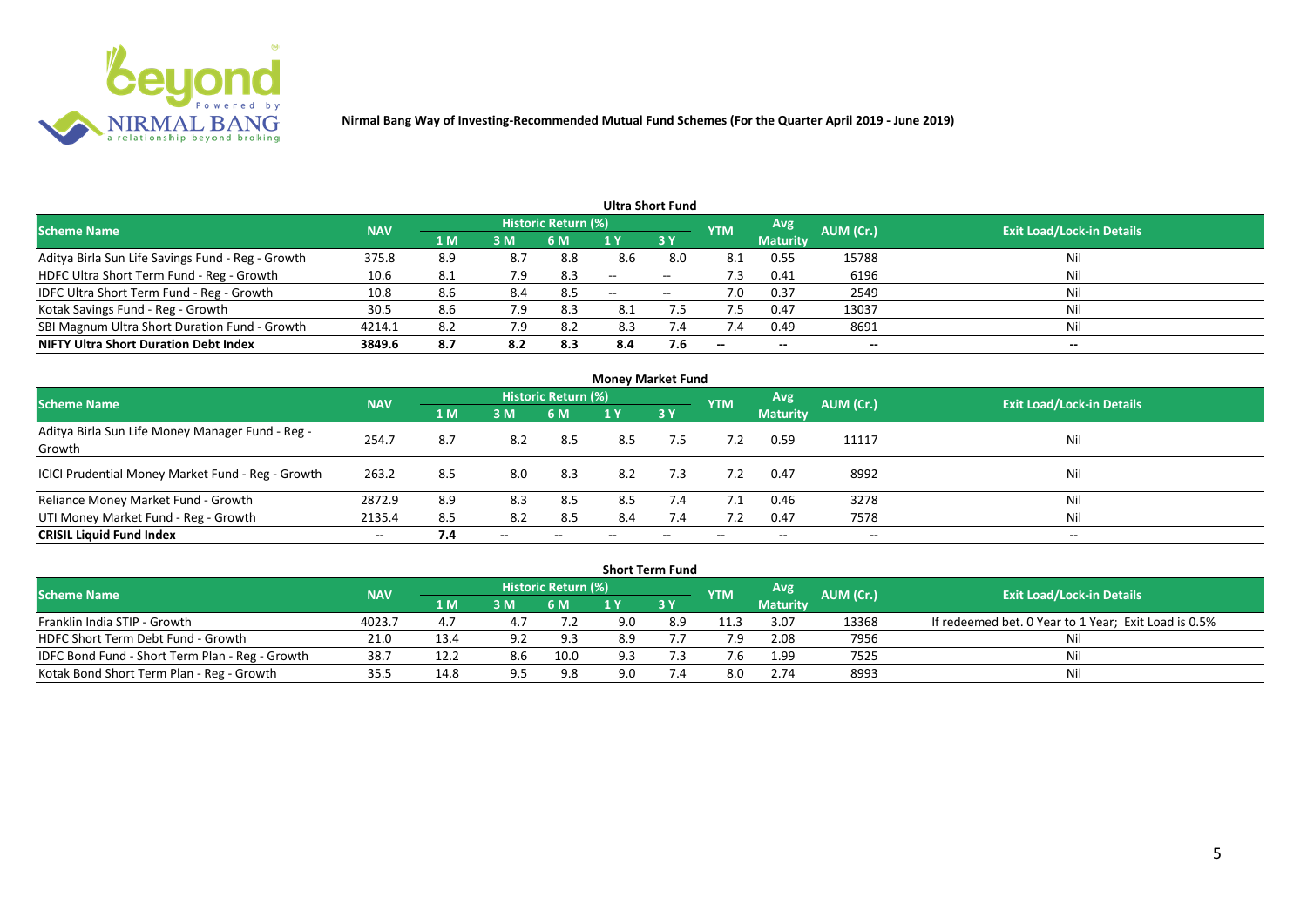

|                                              |            |        |         |                     |        | <b>Low Duration Fund</b> |            |                 |           |                                                                         |
|----------------------------------------------|------------|--------|---------|---------------------|--------|--------------------------|------------|-----------------|-----------|-------------------------------------------------------------------------|
| <b>Scheme Name</b>                           | <b>NAV</b> |        |         | Historic Return (%) |        |                          | <b>YTM</b> | Avg             | AUM (Cr.) | <b>Exit Load/Lock-in Details</b>                                        |
|                                              |            | /1 M   | 3 M     | 6 M                 |        | <b>3Y</b>                |            | <b>Maturity</b> |           |                                                                         |
| DSP Low Duration Fund - Reg - Growth         | 13.6       | $-9.4$ | 0.1     | 4.5                 | 6.3    | 6.8                      | 7.6        | 0.80            | 2601      | Nil                                                                     |
| Franklin India Low Duration Fund - Growth    | 21.9       | 2.4    | 4.9     | 7.5                 | 8.4    | 8.6                      | 10.9       | 1.09            | 6920      | If redeemed bet. 0 Months to 3 Months; Exit Load is 0.5%                |
| <b>IDFC Low Duration Fund - Reg - Growth</b> | 26.9       | 9.2    |         | 8.5                 | 8.3    | 7.6                      | 7.3        | 0.80            | 3571      | Nil                                                                     |
|                                              |            |        |         |                     |        |                          |            |                 |           | If redeemed bet. 0 Month to 3 Month; Exit Load is 3%, If redeemed       |
| UTI Treasury Advantage Fund - Reg - Growth   | 2322.2     | -125.6 | $-37.9$ | $-15.7$             | $-4.2$ | 3.4                      | 9.6        | 1.22            |           | 3048 bet. 3 Month to 6 Month; Exit Load is 2%, If redeemed bet. 6 Month |
|                                              |            |        |         |                     |        |                          |            |                 |           | to 1 Year; Exit Load is 1%                                              |
|                                              |            |        |         |                     |        |                          |            |                 |           |                                                                         |

| <b>Banking &amp; PSU Bond Funds</b>            |            |      |       |                     |      |    |            |                 |           |                                  |  |  |  |  |
|------------------------------------------------|------------|------|-------|---------------------|------|----|------------|-----------------|-----------|----------------------------------|--|--|--|--|
| <b>Scheme Name</b>                             | <b>NAV</b> |      |       | Historic Return (%) |      |    | <b>YTM</b> | Avg             | AUM (Cr.) | <b>Exit Load/Lock-in Details</b> |  |  |  |  |
|                                                |            | 1 M  | 3M    | 6 M                 |      | 3Y |            | <b>Maturity</b> |           |                                  |  |  |  |  |
| HDFC Banking and PSU Debt Fund - Reg - Growth  | 15.3       | 14.5 | 10.0  | 10.2                | 9.6  |    | 8.3        | 2.68            | 3123      | Nil                              |  |  |  |  |
| Kotak Banking and PSU Debt Fund - Reg - Growth | 43.4       | 21.5 |       | 11.4                | 10.4 |    |            | 4.61            | 1617      | Nil                              |  |  |  |  |
| UTI Banking & PSU Debt Fund - Reg - Growth     | 14.4       | 20.6 | -14.1 | $-7.7$              | 0.3  |    |            | 4.36            | 175       | Nil                              |  |  |  |  |

| <b>Corporate Bond Funds</b>                 |            |      |      |                            |      |      |            |                  |           |                                  |  |  |  |
|---------------------------------------------|------------|------|------|----------------------------|------|------|------------|------------------|-----------|----------------------------------|--|--|--|
| <b>Scheme Name</b>                          | <b>NAV</b> |      |      | <b>Historic Return (%)</b> |      |      | <b>YTM</b> | Avg <sup>1</sup> | AUM (Cr.) | <b>Exit Load/Lock-in Details</b> |  |  |  |
|                                             |            | 4 MZ | 3M   | 6 M                        |      | 73 Y |            | <b>Maturity</b>  |           |                                  |  |  |  |
| Franklin India Corporate Debt Fund - Growth | 67.8       |      | 12.6 | 10.9                       | 10.6 | 9.0  | 10.1       | 4.43             | 870       | Nil                              |  |  |  |
| HDFC Corporate Bond Fund - Growth           | 21.3       | 19.0 | 12.0 | 11.5                       | 10.3 | 8.2  |            | 3.89             | 12321     | Nil                              |  |  |  |
| Kotak Corporate Bond Fund - Std - Growth    | 2519.3     | 11.1 | 9.4  | 9.8                        | 9.0  |      |            | 1.60             | 2037      | Nil                              |  |  |  |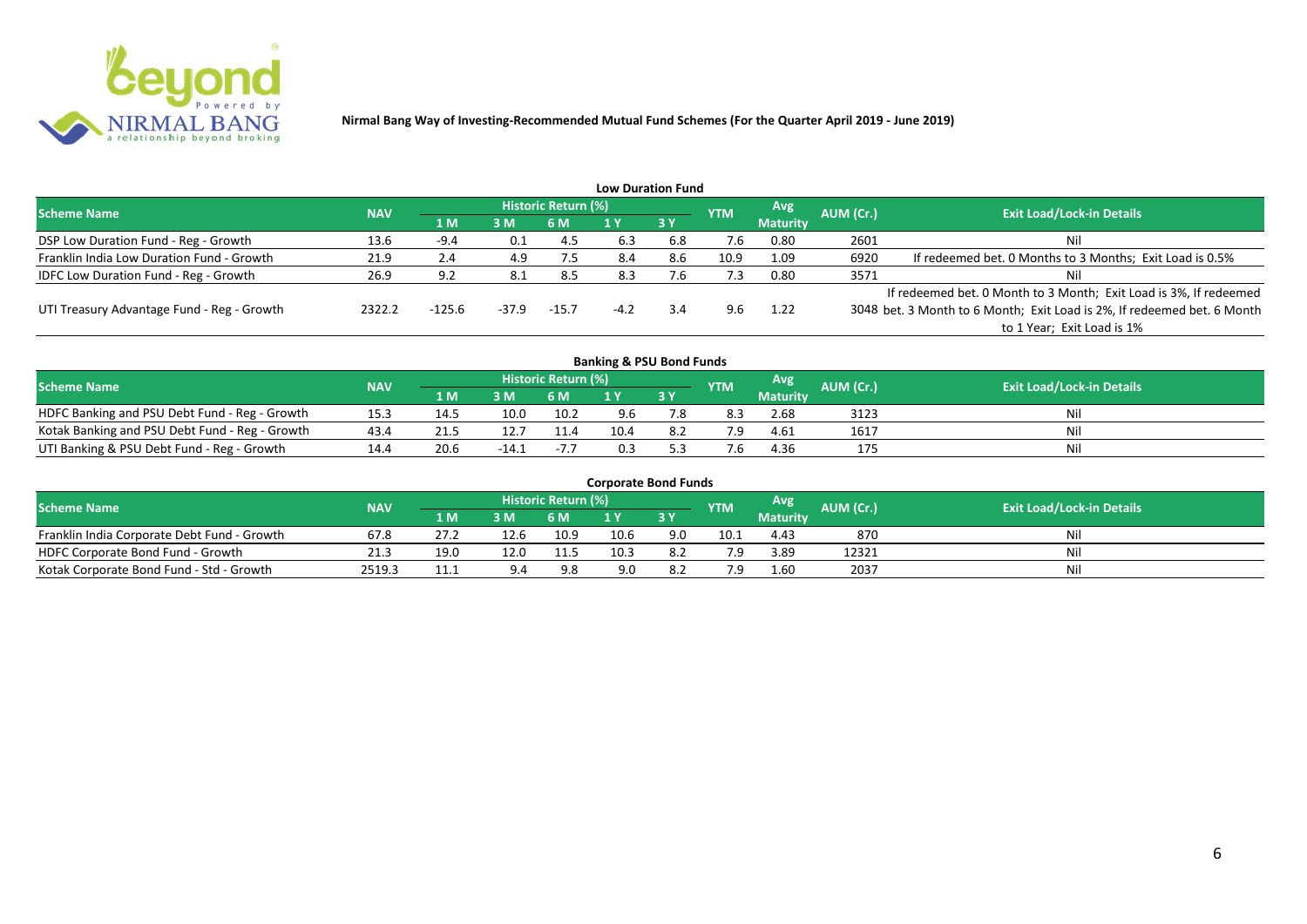

|                                           |            |        |        |                     |     | <b>Credit Risk Funds</b> |            |                 |           |                                                                       |
|-------------------------------------------|------------|--------|--------|---------------------|-----|--------------------------|------------|-----------------|-----------|-----------------------------------------------------------------------|
| <b>Scheme Name</b>                        | <b>NAV</b> |        |        | Historic Return (%) |     |                          | <b>YTM</b> | Avg.            | AUM (Cr.) | <b>Exit Load/Lock-in Details</b>                                      |
|                                           |            | 1 M    | 3M     | 6 M                 |     | 3 Y                      |            | <b>Maturity</b> |           |                                                                       |
|                                           |            |        |        |                     |     |                          |            |                 |           | If redeemed bet. 0 Month to 12 Month; Exit Load is 3%, If             |
| Franklin India Credit Risk Fund - Growth  | 19.6       | $-1.0$ | 1.8    | 5.3                 | 7.8 | 8.2                      | 11.1       | 3.41            |           | 7125 redeemed bet. 12 Month to 24 Month; Exit Load is 2%, If redeemed |
|                                           |            |        |        |                     |     |                          |            |                 |           | bet. 24 Month to 36 Month; Exit Load is 1%                            |
| HDFC Credit Risk Debt Fund - Reg - Growth | 15.5       | 11.9   | 8.8    | 8.2                 | 8.0 | 7.5                      | 9.8        | 2.50            | 15416     | If redeemed bet. 0 Month to 12 Month; Exit Load is 1%, If             |
|                                           |            |        |        |                     |     |                          |            |                 |           | redeemed bet. 12 Month to 18 Month; Exit Load is 0.5%                 |
| Reliance Credit Risk Fund - Growth        | 25.4       | 8.2    | $-4.3$ | 2.2                 | 4.7 | 6.5                      | 11.2       | 1.96            | 8534      | If redeemed bet. 0 Month to 12 Month; Exit Load is 1%                 |
|                                           |            |        |        |                     |     |                          |            |                 |           | If redeemed bet. 0 Month to 12 Month; Exit Load is 3%, If             |
| SBI Credit Risk Fund - Growth             | 30.0       | 13.0   | 3.8    | 6.3                 | 7.3 | 7.3                      | 12.1       | 2.11            | 5397      | redeemed bet. 12 Month to 24 Month; Exit Load is 1.5%, If             |
|                                           |            |        |        |                     |     |                          |            |                 |           | redeemed bet. 24 Month to 36 Month; Exit Load is 0.75%                |

| <b>Dynamic Bond Fund</b>                        |            |       |       |                          |      |           |            |                          |           |                                                         |  |  |  |  |
|-------------------------------------------------|------------|-------|-------|--------------------------|------|-----------|------------|--------------------------|-----------|---------------------------------------------------------|--|--|--|--|
| <b>Scheme Name</b>                              | <b>NAV</b> |       |       | Historic Return (%)      |      |           | <b>YTM</b> | Avg                      | AUM (Cr.) | <b>Exit Load/Lock-in Details</b>                        |  |  |  |  |
|                                                 |            | 1 M   | 3M    | 6 M                      |      | <b>3Y</b> |            | <b>Maturity</b>          |           |                                                         |  |  |  |  |
| Axis Dynamic Bond Fund - Growth                 | 19.6       | 32.6  | 17.5  |                          |      |           | 8.2        | 7.90                     | 135       | Νi                                                      |  |  |  |  |
| ICICI Prudential All Seasons Bond Fund - Growth | 23.7       | 21.6  | 14.0  | 10.1                     |      |           | 8.8        | 4.70                     | 2707      | If redeemed bet. 0 Month to 1 Month; Exit Load is 0.25% |  |  |  |  |
| IDFC D B F - Reg - Growth (Re-Launched)         | 23.1       | 36.9  | 18.4  | 11.2                     | 12.7 |           | 7.7        | 7.43                     | 1962      |                                                         |  |  |  |  |
| Kotak Dynamic Bond Fund - Reg - Growth          | 25.3       | 30.5  | 15.6  | 12.8                     | 12.6 | 9.3       | 8.3        | 6.02                     | 641       | Νi                                                      |  |  |  |  |
| CRISIL Corporate Bond Composite Index*          | $- -$      | $- -$ | $- -$ | $\overline{\phantom{m}}$ |      | $- -$     |            | $\overline{\phantom{a}}$ | $- -$     | $-$                                                     |  |  |  |  |

|                                                 |            |       |      |                     |      | <b>Gilt Funds</b> |            |                 |           |                                                     |
|-------------------------------------------------|------------|-------|------|---------------------|------|-------------------|------------|-----------------|-----------|-----------------------------------------------------|
| <b>Scheme Name</b>                              | <b>NAV</b> |       |      | Historic Return (%) |      |                   | <b>YTM</b> | <b>Avg</b>      | AUM (Cr.) | <b>Exit Load/Lock-in Details</b>                    |
|                                                 |            | 1 M / | 3 M  | 6 M                 | 1 Y  | <b>73 Y</b>       |            | <b>Maturity</b> |           |                                                     |
| IDFC G Sec Fund - Invt Plan - Reg - Growth (Re- |            |       |      |                     |      |                   |            |                 |           |                                                     |
| launched)                                       | 23.3       | 43.1  | 23.3 | 14.0                | 15.4 | 9.4               |            | 7.99            | 372       | Nil                                                 |
| Reliance Gilt Securities Fund - Growth          | 26.1       | 44.8  | 24.0 | 13.8                | 14.8 | 10.2              |            | 9.37            | 975       | If redeemed bet. 0 Day to 7 Day; Exit Load is 0.25% |
| UTI Gilt Fund - Growth                          | 42.9       | 47.1  | 24.1 | 13.1                | 12.5 |                   | 7.5        | 10.49           | 511       | Nil                                                 |